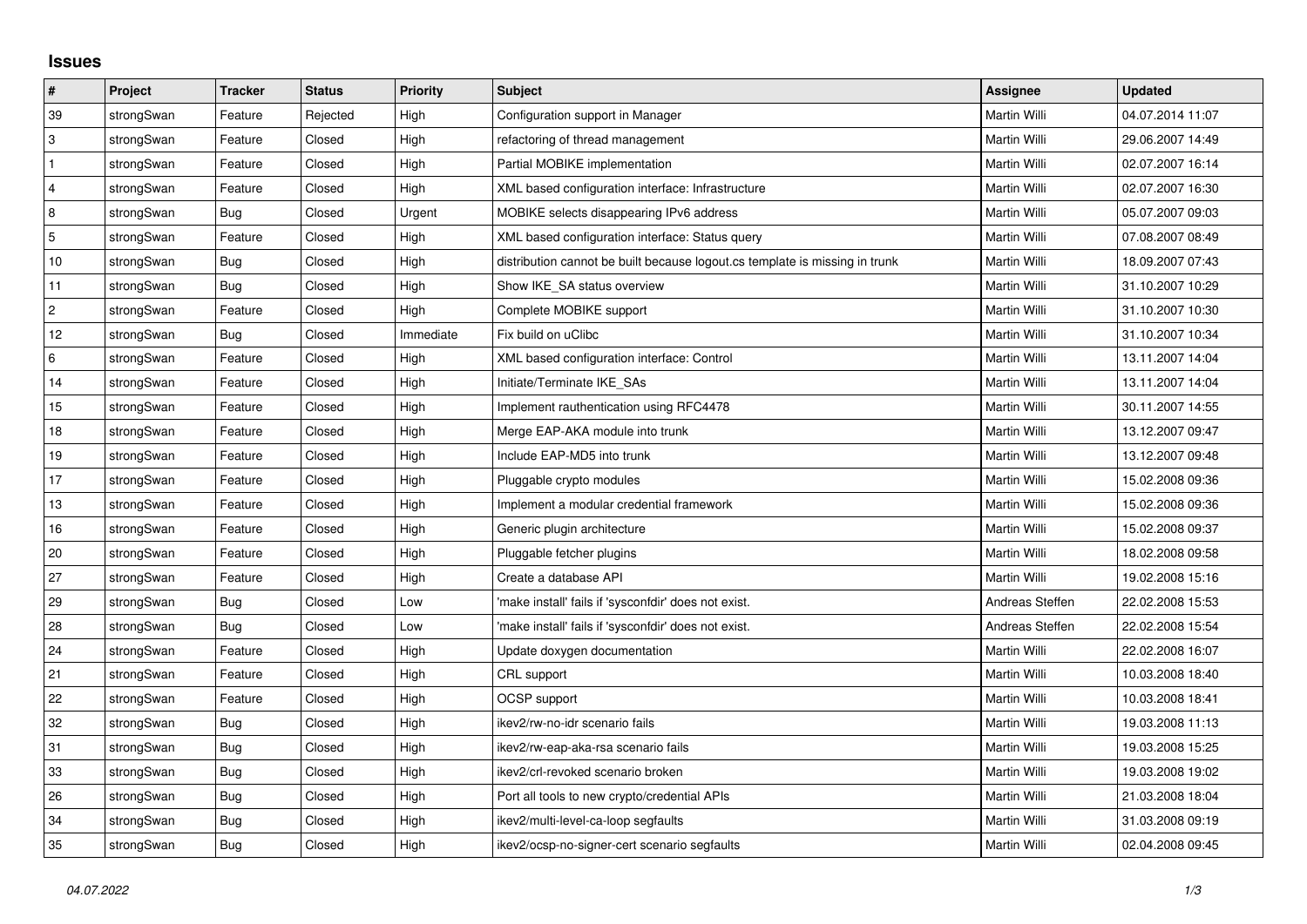| ∦              | Project    | <b>Tracker</b> | <b>Status</b> | <b>Priority</b> | <b>Subject</b>                                                          | <b>Assignee</b>       | <b>Updated</b>   |
|----------------|------------|----------------|---------------|-----------------|-------------------------------------------------------------------------|-----------------------|------------------|
| 30             | strongSwan | Feature        | Closed        | High            | Certificate caching                                                     | Martin Willi          | 02.04.2008 14:50 |
| $\overline{7}$ | strongSwan | Feature        | Closed        | High            | Relational database configurations/credentials                          | Martin Willi          | 02.04.2008 16:30 |
| 36             | strongSwan | Bug            | Closed        | High            | strongswan-4.2.0 does not compile with uclibc                           | Martin Willi          | 04.04.2008 13:51 |
| 45             | strongSwan | Bug            | Closed        | High            | Failure to open SQLite database crashes charon                          | <b>Martin Willi</b>   | 07.04.2008 09:16 |
| 43             | strongSwan | Bug            | Closed        | High            | missing certificate_identity in SQL database causes segfault            | <b>Martin Willi</b>   | 07.04.2008 10:08 |
| 44             | strongSwan | <b>Bug</b>     | Closed        | Normal          | multiple copies of ca certificate in cache                              |                       | 07.04.2008 10:51 |
| 41             | strongSwan | Feature        | Closed        | High            | CFG attribute provider framework                                        | Martin Willi          | 16.04.2008 11:24 |
| 47             | strongSwan | Feature        | Closed        | High            | <b>RNG API</b>                                                          | Martin Willi          | 16.04.2008 11:27 |
| 48             | strongSwan | Feature        | Closed        | High            | Parallel trustchain verification                                        | Martin Willi          | 16.04.2008 11:33 |
| 37             | strongSwan | Feature        | Closed        | High            | Hash and URL support for IKEv2                                          | <b>Tobias Brunner</b> | 18.04.2008 13:38 |
| 50             | strongSwan | Bug            | Closed        | High            | plutostderrlog option missing                                           | Martin Willi          | 11.05.2008 10:10 |
| 25             | strongSwan | Feature        | Closed        | High            | alternative crypto implementation                                       | <b>Martin Willi</b>   | 31.05.2008 09:49 |
| 46             | strongSwan | Feature        | Closed        | High            | DNS resolving for hosts in ike_cfg                                      | <b>Martin Willi</b>   | 09.06.2008 09:34 |
| 53             | strongSwan | Bug            | Closed        | Normal          | Printf handler for proposal_t                                           | Martin Willi          | 12.06.2008 14:23 |
| 52             | strongSwan | <b>Bug</b>     | Closed        | High            | Migrate ESP sequence number in update_sa                                | <b>Tobias Brunner</b> | 25.06.2008 08:40 |
| 58             | strongSwan | <b>Bug</b>     | Closed        | Normal          | Please fix bashism in /src/ipsec/ipsec.in                               | Martin Willi          | 16.07.2008 09:08 |
| 59             | strongSwan | Feature        | Closed        | High            | Add additinal signal dependent parameter to bus                         | <b>Martin Willi</b>   | 29.07.2008 11:04 |
| 51             | strongSwan | Bug            | Closed        | Urgent          | fips_signer should not chek for \$(PREFIX)/libexec/ipsec/ at build time | Andreas Steffen       | 19.08.2008 21:10 |
| 40             | strongSwan | Feature        | Closed        | High            | NetworkManager support                                                  | Martin Willi          | 22.08.2008 12:54 |
| 54             | strongSwan | Feature        | Closed        | High            | <b>EAP-Identity Server functionality</b>                                | Martin Willi          | 22.08.2008 12:55 |
| 60             | strongSwan | Feature        | Closed        | High            | Implement draft-sheffer-ikev2-gtc-00 with PAM password verification     | Martin Willi          | 22.08.2008 12:59 |
| 63             | strongSwan | <b>Bug</b>     | Closed        | Low             | ' missing in testing/testing.conf                                       | Martin Willi          | 30.09.2008 14:49 |
| 65             | strongSwan | Bug            | Closed        | High            | Many UML tests fail                                                     | Andreas Steffen       | 07.10.2008 07:09 |
| 64             | strongSwan | <b>Bug</b>     | Closed        | High            | MOBIKE with changed NAT mappings                                        | Martin Willi          | 08.10.2008 14:21 |
| 56             | strongSwan | <b>Bug</b>     | Closed        | High            | New interface for EAP-SIM backend                                       | Martin Willi          | 24.10.2008 10:23 |
| 62             | strongSwan | Bug            | Closed        | Normal          | ikev2 missing rekeying support not recognised                           | <b>Martin Willi</b>   | 14.11.2008 15:17 |
| 66             | strongSwan | Bug            | Closed        | Normal          | patch for alignment buffer on xscale ARM processor                      | Martin Willi          | 14.11.2008 15:35 |
| 69             | strongSwan | Feature        | Closed        | Normal          | Improve scheduler performance                                           | Tobias Brunner        | 04.12.2008 17:03 |
| 70             | strongSwan | Bug            | Closed        | High            | IPv6                                                                    | Andreas Steffen       | 21.02.2009 11:09 |
| 42             | strongSwan | Feature        | Closed        | High            | CFG attribute handler framework                                         | Martin Willi          | 28.04.2009 10:23 |
| 49             | strongSwan | Bug            | Closed        | High            | starter log directly to terminal                                        | Martin Willi          | 30.04.2009 10:18 |
| 71             | strongSwan | Bug            | Closed        | High            | Improved Acquire handling                                               | Martin Willi          | 20.05.2009 11:54 |
| 76             | strongSwan | Feature        | Closed        | Normal          | crypto test framework                                                   | Martin Willi          | 12.06.2009 11:31 |